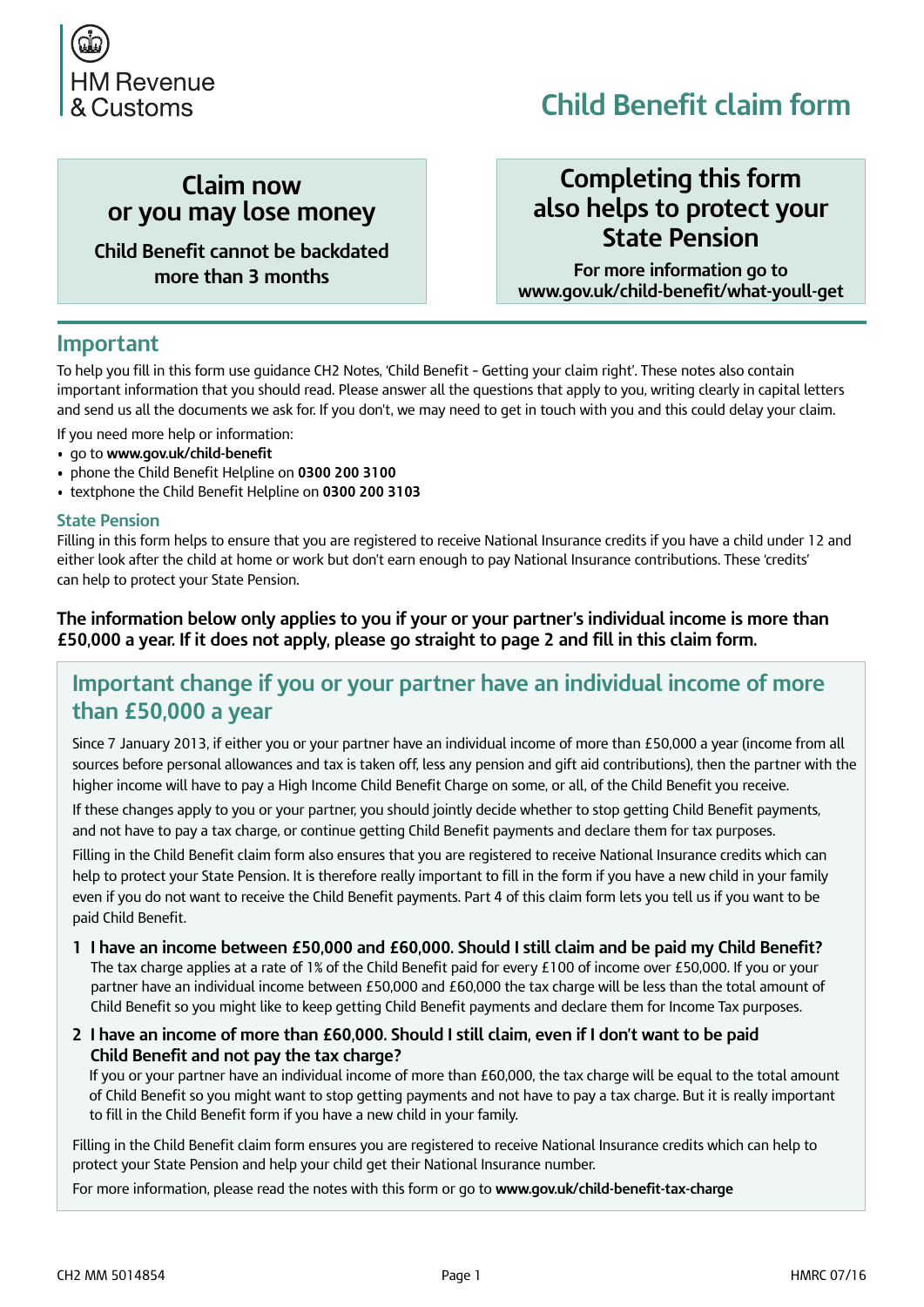# **1 About you**

|                     | $\mathbf{1}$   | <b>Title</b>                                                                                        | 9               | Your phone number(s)                                                                                                                                                                                                      |
|---------------------|----------------|-----------------------------------------------------------------------------------------------------|-----------------|---------------------------------------------------------------------------------------------------------------------------------------------------------------------------------------------------------------------------|
|                     |                | For example Mrs, Miss, Ms, Mr or Dr.                                                                |                 | Daytime number                                                                                                                                                                                                            |
|                     |                |                                                                                                     |                 | Evening number                                                                                                                                                                                                            |
|                     | $\mathbf{2}$   | Your surname or family name                                                                         |                 | What time of day is best for us to phone you?<br>For example, morning, afternoon or evening (we are<br>only able to call up to 7pm).                                                                                      |
|                     | 3              | Your first name and any middle name(s)                                                              |                 |                                                                                                                                                                                                                           |
|                     |                | First name                                                                                          | 10 <sup>1</sup> | Do you have a National Insurance number?                                                                                                                                                                                  |
|                     |                | Middle name(s)                                                                                      |                 | Read page 3 of the CH2 Notes.                                                                                                                                                                                             |
|                     | 4              | Have you ever been known by any other surname<br>or family name?<br>Include your maiden name.<br>No |                 | No<br>If Yes, tell us your National Insurance number.<br>Yes<br>Example of a National Insurance number - QQ123456A                                                                                                        |
|                     |                |                                                                                                     |                 |                                                                                                                                                                                                                           |
|                     |                | If Yes, write it below<br>Yes                                                                       | 11              | What is your nationality?<br>This is shown on your passport if you have one.                                                                                                                                              |
|                     |                |                                                                                                     |                 | Nationality                                                                                                                                                                                                               |
|                     | 5              | Your date of birth DD MM YYYY                                                                       |                 |                                                                                                                                                                                                                           |
|                     |                |                                                                                                     | 12              | Have you claimed Child Benefit for any child(ren) before?                                                                                                                                                                 |
|                     | 6              | Your address                                                                                        |                 | If No, go to question 15<br>No                                                                                                                                                                                            |
| For office<br>use 1 |                |                                                                                                     |                 | If Yes, go to question 13<br>Yes                                                                                                                                                                                          |
|                     |                | Postcode                                                                                            | 13              | Tell us your Child Benefit number if you know it<br>This should be your Child Benefit number and not your<br>partner's. You can find your Child Benefit number on<br>letters we have sent you. Example - CHB 99999999 XX. |
|                     | 7 <sup>1</sup> | Have you lived at this address for more than 12 months?                                             |                 |                                                                                                                                                                                                                           |
|                     |                | If No, go to question 8<br>No                                                                       |                 | If you don't know your Child Benefit number, you should<br>still claim now - you don't need to answer this question.                                                                                                      |
|                     |                | If Yes, go to question 9<br>Yes                                                                     | 14              | Are you currently entitled to Child Benefit?                                                                                                                                                                              |
|                     | 8              | Please tell us your last address                                                                    |                 | No                                                                                                                                                                                                                        |
|                     |                |                                                                                                     |                 |                                                                                                                                                                                                                           |
|                     |                |                                                                                                     |                 | If Yes, tell us the full name and date of<br>Yes<br>birth of the eldest child you are entitled                                                                                                                            |
|                     |                |                                                                                                     |                 | to or currently receiving Child Benefit for,<br>then go to question 24.                                                                                                                                                   |
|                     |                | Postcode                                                                                            |                 | Child's surname                                                                                                                                                                                                           |
|                     |                |                                                                                                     |                 | Child's first name                                                                                                                                                                                                        |
|                     |                |                                                                                                     |                 | Child's middle name(s)                                                                                                                                                                                                    |
|                     |                |                                                                                                     |                 | Child's date of birth DD MM YYYY                                                                                                                                                                                          |
|                     |                |                                                                                                     |                 |                                                                                                                                                                                                                           |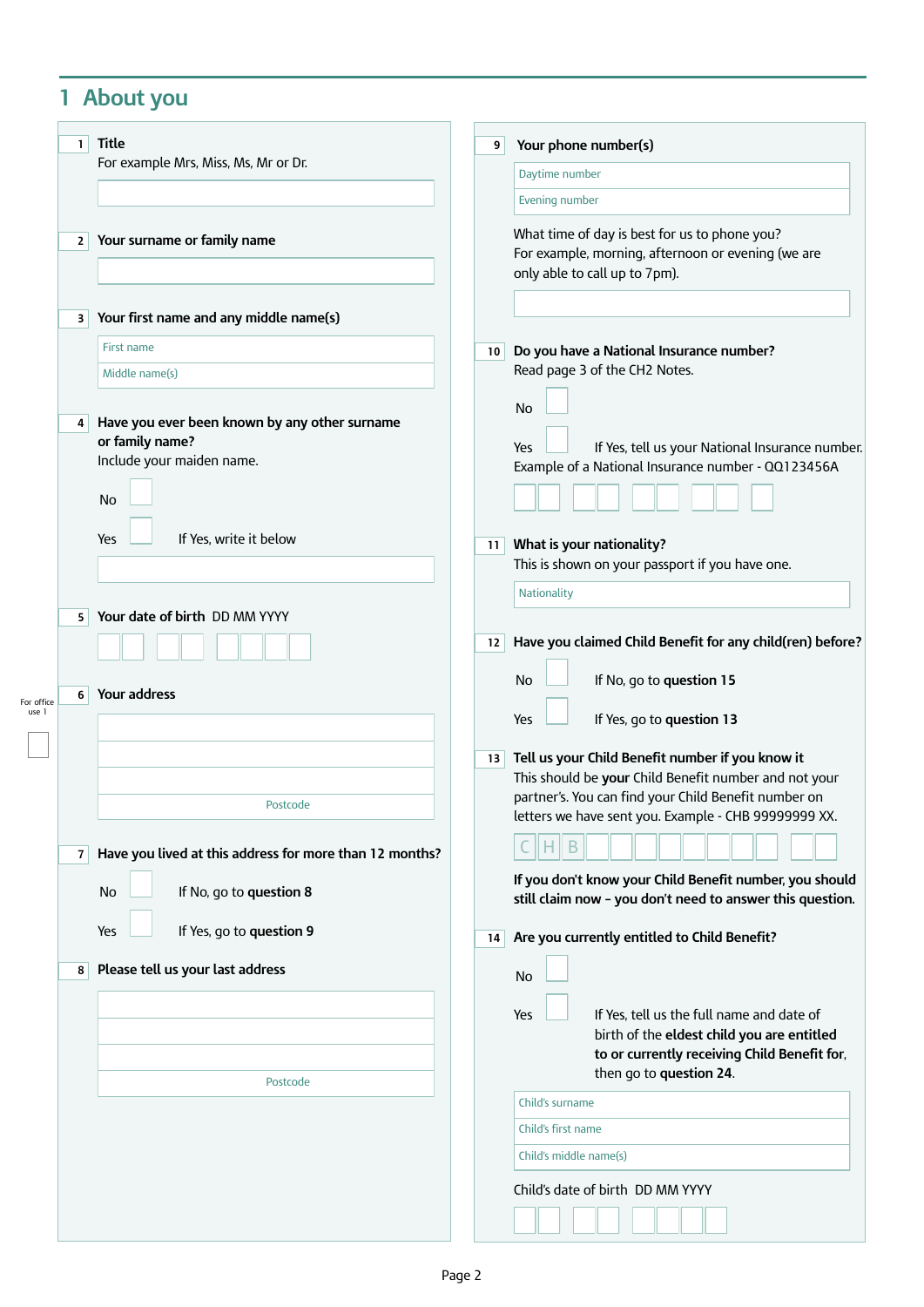### **1 About you continued About you continued**

For office use 2

| Have you always lived in the UK?<br>15<br>By this we mean you have never lived outside the UK.<br>Read page 3 of the CH2 Notes.<br>No<br>I have lived outside the UK - go to | Are you now, or have you at any time in the last<br>22<br>3 months, worked in another country or received<br>benefit from another country?<br>If No, go to question 23<br>No |
|------------------------------------------------------------------------------------------------------------------------------------------------------------------------------|------------------------------------------------------------------------------------------------------------------------------------------------------------------------------|
| question 16                                                                                                                                                                  |                                                                                                                                                                              |
| Yes<br>I have always lived in the UK - go to<br>question 24                                                                                                                  | If Yes, tell us the name of the country<br>Yes<br>Country                                                                                                                    |
| Do you usually live in the UK?<br>16                                                                                                                                         | Are you a member of HM Forces or a civil servant<br>23                                                                                                                       |
| Read page 3 of the CH2 Notes.                                                                                                                                                | working abroad?                                                                                                                                                              |
| No<br>If No, go to question 17                                                                                                                                               | No<br>Yes                                                                                                                                                                    |
| Yes<br>If Yes, go to question 18                                                                                                                                             | What is your marital or civil partnership status?<br>24<br>Please tick 1 box. We consider you single for                                                                     |
| Which country do you usually live in?<br>17                                                                                                                                  | Child Benefit purposes unless you live with a partner.                                                                                                                       |
| Country                                                                                                                                                                      | Married or in a civil partnership<br>Go to question 25                                                                                                                       |
| Go to question 19                                                                                                                                                            | Living with a partner as if you                                                                                                                                              |
| Tell us the date you arrived in the UK<br>18                                                                                                                                 | are married or a civil partner<br>Go to question 25                                                                                                                          |
| DD MM YYYY                                                                                                                                                                   | Widowed<br>Go to question 34                                                                                                                                                 |
|                                                                                                                                                                              | Go to question 34<br>Separated                                                                                                                                               |
| Are you subject to immigration control now, or have you<br>19 <sup>1</sup>                                                                                                   | Divorced<br>Go to question 34                                                                                                                                                |
| been at any time in the last 6 months?<br>Read page 3 of the CH2 Notes.                                                                                                      | Go to question 34<br>Single                                                                                                                                                  |
|                                                                                                                                                                              |                                                                                                                                                                              |
| If No, go to question 21<br>No                                                                                                                                               |                                                                                                                                                                              |
| Yes                                                                                                                                                                          |                                                                                                                                                                              |
| If you have been subject to immigration control in the<br>20 <sub>1</sub><br>last 3 months, tell us the date your immigration status<br>was granted DD MM YYYY               |                                                                                                                                                                              |
|                                                                                                                                                                              |                                                                                                                                                                              |
| Please send a copy of your Home Office documents to                                                                                                                          | 2 About your partner                                                                                                                                                         |
| us with this form.                                                                                                                                                           | Your partner's full name and date of birth DD MM YYYY<br>25                                                                                                                  |
| What is your employment status?<br>21                                                                                                                                        |                                                                                                                                                                              |
| Please tick the box or boxes that apply. Remember you<br>only need to answer this question if you have ever lived                                                            |                                                                                                                                                                              |
| outside of the UK.                                                                                                                                                           |                                                                                                                                                                              |
| Looking for work in the UK                                                                                                                                                   | Your partner's National Insurance number<br>26                                                                                                                               |
| Working in the UK                                                                                                                                                            | Read page 3 of the CH2 Notes.<br>Example of a National Insurance number - QQ123456A.                                                                                         |
| Self-employed in the UK                                                                                                                                                      |                                                                                                                                                                              |
| None of these - I have enough money to support<br>my family in the UK                                                                                                        | Your partner's nationality<br>27<br>This is on their passport                                                                                                                |

Page 3

**Nationality**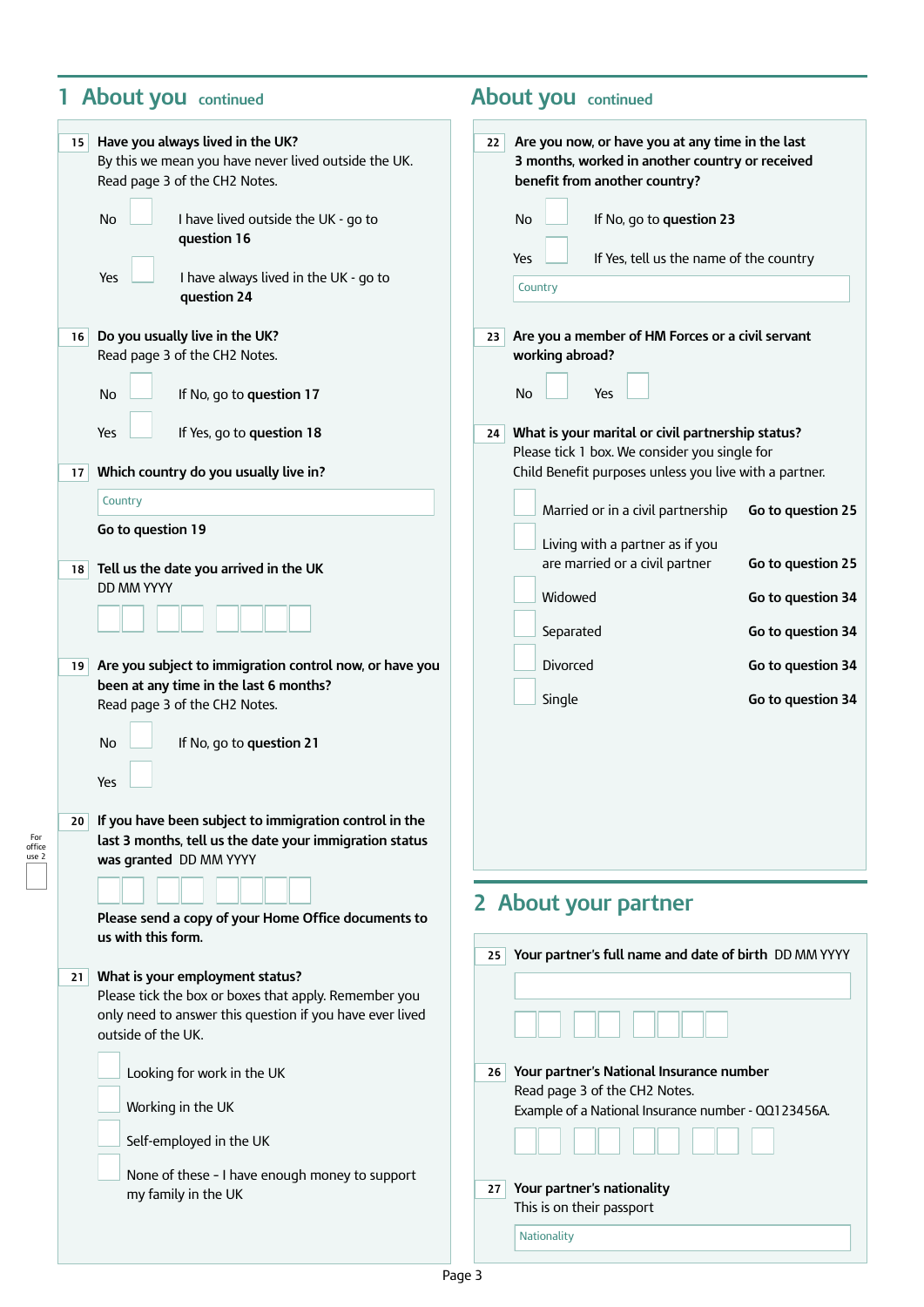# **2 About your partner continued**

| What is your partner's employment status?<br>28<br>Please tick the box or boxes that apply.<br>Looking for work in the UK<br>Employed in the UK<br>Self-employed in the UK<br>None of these - they have enough money to support<br>their family in the UK<br>Is your partner a member of HM Forces or a civil servant<br>29<br>working abroad?<br><b>No</b><br>Yes<br>Does your partner now, or have they at any time in the<br>30<br>last 3 months, worked in another country or got benefit<br>from another country?<br><b>No</b><br>If No, go to question 31<br>If Yes, tell us the country<br>Yes<br>Country | Is your partner entitled to Child Benefit now or are they<br>31<br>waiting to hear if they can get Child Benefit?<br>If No, go to question 34<br><b>No</b><br>Yes<br>Your partner's Child Benefit number if you know it<br>32<br>Their Child Benefit number is on any letters we have<br>sent them. Example - CHB 99999999 XX.<br>If you don't know their Child Benefit number you should<br>still claim now, you don't need to answer this question.<br>What is the full name and date of birth of the eldest child<br>33<br>your partner is entitled to Child Benefit for? DD MM YYYY<br>Child's surname<br>Child's first name(s) |
|------------------------------------------------------------------------------------------------------------------------------------------------------------------------------------------------------------------------------------------------------------------------------------------------------------------------------------------------------------------------------------------------------------------------------------------------------------------------------------------------------------------------------------------------------------------------------------------------------------------|-------------------------------------------------------------------------------------------------------------------------------------------------------------------------------------------------------------------------------------------------------------------------------------------------------------------------------------------------------------------------------------------------------------------------------------------------------------------------------------------------------------------------------------------------------------------------------------------------------------------------------------|
|------------------------------------------------------------------------------------------------------------------------------------------------------------------------------------------------------------------------------------------------------------------------------------------------------------------------------------------------------------------------------------------------------------------------------------------------------------------------------------------------------------------------------------------------------------------------------------------------------------------|-------------------------------------------------------------------------------------------------------------------------------------------------------------------------------------------------------------------------------------------------------------------------------------------------------------------------------------------------------------------------------------------------------------------------------------------------------------------------------------------------------------------------------------------------------------------------------------------------------------------------------------|

# **3 Children you want to claim for**

You don't need to tell us about children you already get Child Benefit for.

| Important<br>If no-one else has claimed Child Benefit for the children named on this form, send us their birth certificate(s).                                                                                                                                                                                                                                                                                                                                             |                                                                                                                                                                                                                                                                                                                                                                                         |  |
|----------------------------------------------------------------------------------------------------------------------------------------------------------------------------------------------------------------------------------------------------------------------------------------------------------------------------------------------------------------------------------------------------------------------------------------------------------------------------|-----------------------------------------------------------------------------------------------------------------------------------------------------------------------------------------------------------------------------------------------------------------------------------------------------------------------------------------------------------------------------------------|--|
|                                                                                                                                                                                                                                                                                                                                                                                                                                                                            |                                                                                                                                                                                                                                                                                                                                                                                         |  |
| <b>Please note</b><br>For each child in this claim we need to see their:<br>• birth certificate (full or short version)<br>• adoption certificate<br>If any child in this claim was born outside the UK we also<br>need to see their passport(s) or their travel documents<br>used to enter the UK.<br>We will normally return your documents within 4 weeks.<br>If you don't send the documents we need with the claim form,<br>a decision on your claim will be delayed. | How many children are you claiming for on this form?<br>34<br>How many original birth certificates, passports and/or<br>35<br>travel documents are you sending us?<br>We do not accept any photocopies.<br>We don't need to see a birth certificate for a child that<br>has been claimed for by you or someone else in the past.<br>birth certificates<br>passports<br>travel documents |  |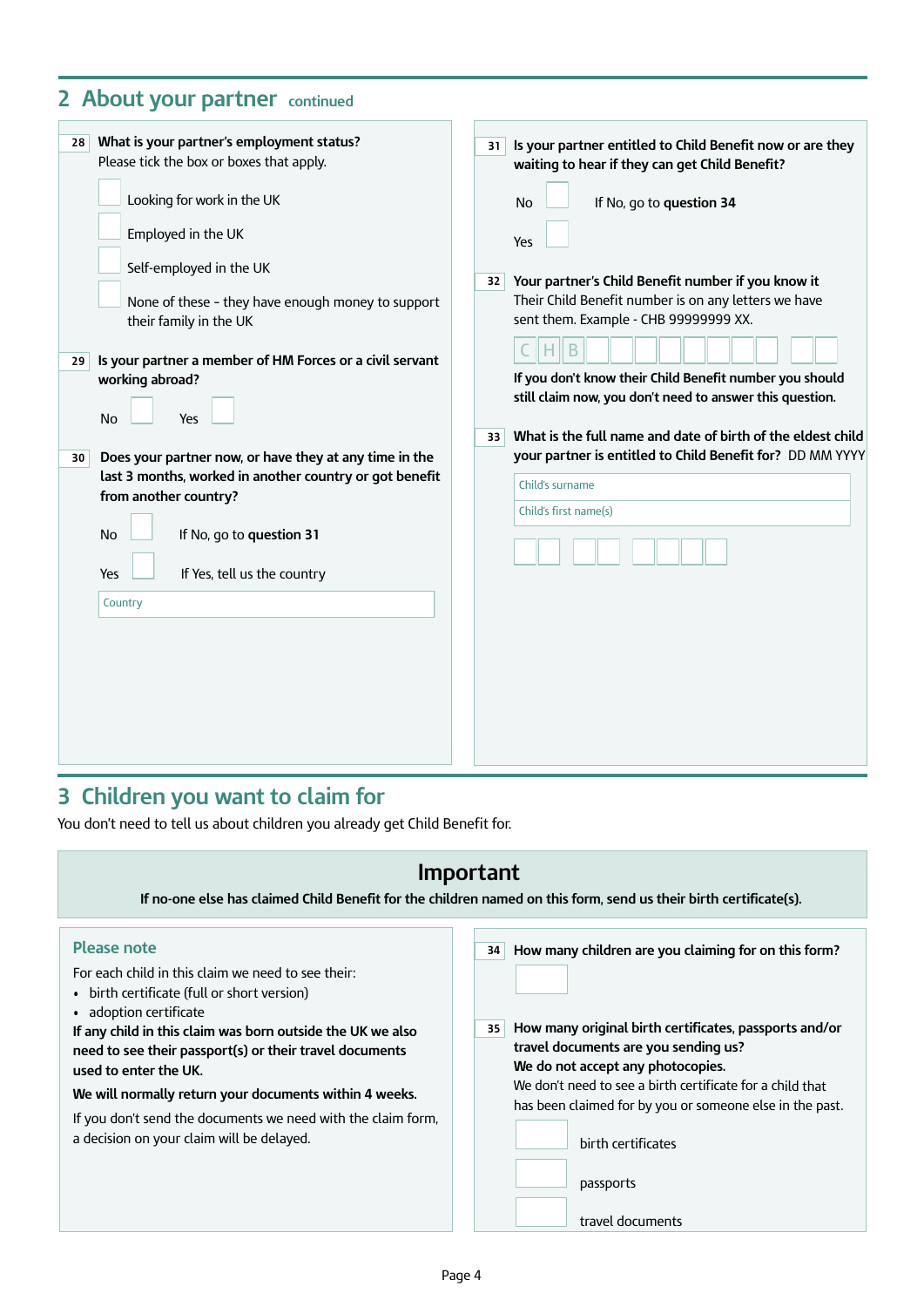# **3 Children you want to claim for continued**

|    | Child 1                                                                                     | <b>Child 1</b> continued                                                                     |
|----|---------------------------------------------------------------------------------------------|----------------------------------------------------------------------------------------------|
| 36 | Child's surname or family name<br>As shown on the birth or adoption certificate.            | Does this child live with you in the UK?<br>43<br>Read page 4 of the CH2 Notes.<br><b>No</b> |
| 37 | Child's first name and any middle name(s)<br>As shown on the birth or adoption certificate. | If Yes, go to question 45<br>Yes                                                             |
|    | First name<br>Middle name(s)                                                                | What is the name and address of the person this child<br>44<br>lives with?                   |
|    |                                                                                             | Name                                                                                         |
| 38 | Is this child male or female?<br>Female<br>Male                                             | <b>Address</b>                                                                               |
| 39 | Child's date of birth DD MM YYYY                                                            | Postcode                                                                                     |
| 40 | Has this child ever been known by any other name?                                           | Has this child lived with anyone else in the last<br>45<br>12 months?                        |
|    | No                                                                                          | Read page 4 of the CH2 Notes.<br>If No, go to question 48<br>No                              |
|    | If Yes, please specify the other name below<br>Yes                                          | Yes                                                                                          |
|    | Has the name been changed by deed poll?                                                     | What is the name and address of the person this child<br>46<br>lived with?                   |
|    | <b>No</b><br>Yes                                                                            | Name<br><b>Address</b>                                                                       |
| 41 | Is this child your own child? Read page 4 of the CH2 Notes.                                 |                                                                                              |
|    | No<br><u>a kasa</u><br>Yes                                                                  | Postcode                                                                                     |
| 42 | Has anyone else ever claimed Child Benefit for this child?<br>Read page 4 of the CH2 Notes. | What date did the child come to live with you?<br>47                                         |
|    | If No, go to question 43<br>No                                                              | DD MM YYYY                                                                                   |
|    | If Yes, tell us their name and address<br>Yes                                               |                                                                                              |
|    | Name<br><b>Address</b>                                                                      | Are you adopting or planning to adopt this child through<br>48<br>a local authority?         |
|    |                                                                                             | Yes<br>No                                                                                    |
|    |                                                                                             | Do you want to claim for any more children now?<br>49                                        |
|    | Postcode                                                                                    |                                                                                              |
|    |                                                                                             | If No, go to question 64<br>No<br>If Yes, go to question 50<br>Yes                           |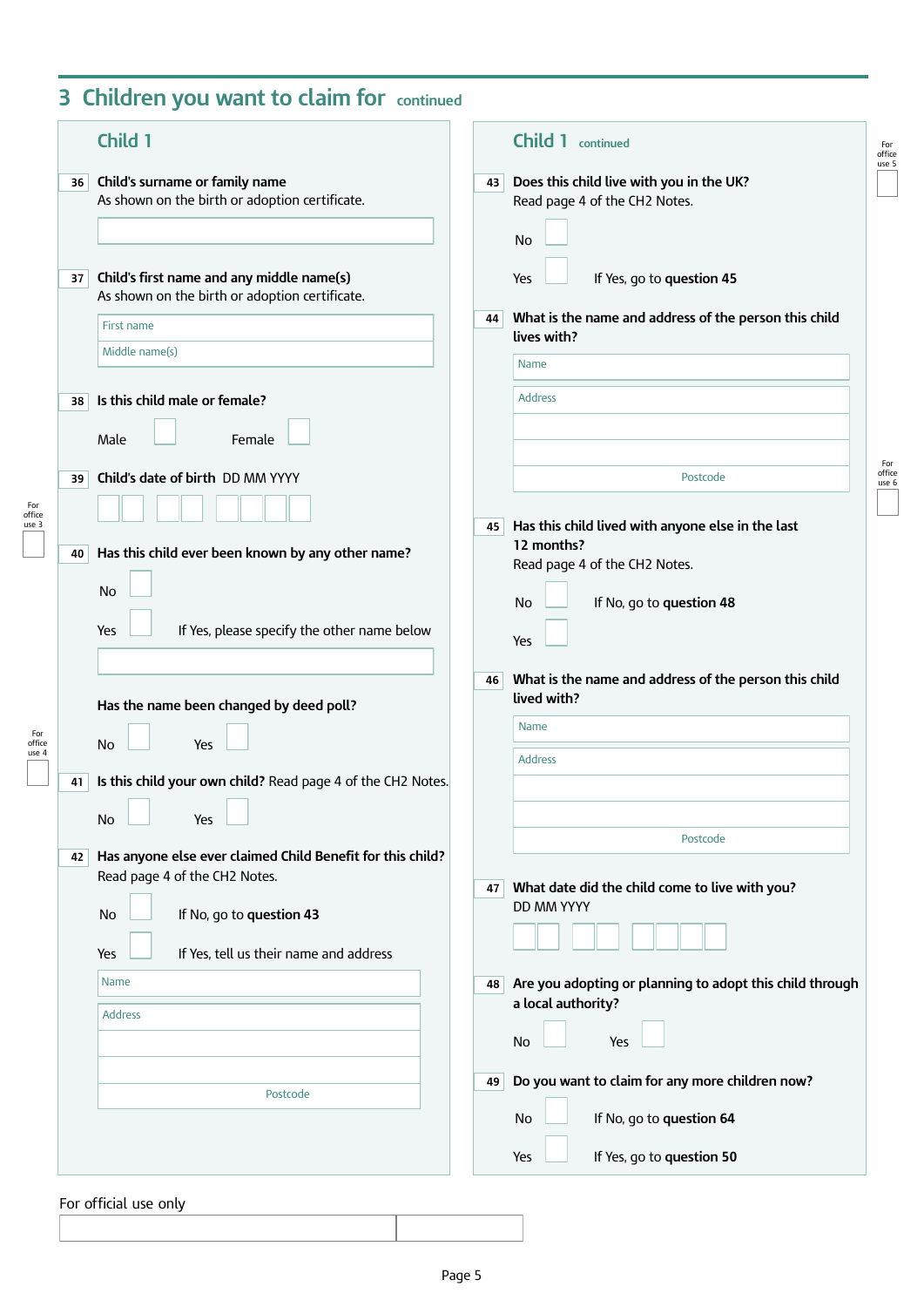# **3 Children you want to claim for continued**

| Child's surname or family name<br>Does this child live with you in the UK?<br>50<br>57<br>As shown on the birth or adoption certificate.<br>Read page 4 of the CH2 Notes.<br><b>No</b><br>Child's first name and any middle name(s)<br>If Yes, go to question 59<br>Yes<br>51<br>As shown on the birth or adoption certificate.<br>What is the name and address of the person this child<br>58<br><b>First name</b><br>lives with?<br>Middle name(s)<br>Name<br><b>Address</b><br>Is this child male or female?<br>52<br>Male<br>Female<br>Postcode<br>Child's date of birth DD MM YYYY<br>53<br>Has this child lived with anyone else in the last<br>59<br>12 months?<br>Has this child ever been known by any other name?<br>54<br>Read page 4 of the CH2 Notes.<br>No<br>If No, go to question 62<br>No<br>If Yes, please specify the other name below<br>Yes<br>Yes<br>What is the name and address of the person this child<br>60<br>lived with?<br>Has the name been changed by deed poll?<br>Name<br><b>No</b><br>Yes<br><b>Address</b><br>Is this child your own child?<br>55<br>Read page 4 of the CH2 Notes.<br>Postcode<br>No<br>Yes<br>Has anyone else ever claimed Child Benefit for this child?<br>56<br>What date did the child come to live with you?<br>61<br>Read page 4 of the CH2 Notes.<br><b>DD MM YYYY</b><br>If No, go to question 57<br>No<br>If Yes, tell us their name and address<br>Yes<br>Are you adopting or planning to adopt this child<br>62<br>through a local authority?<br>Name<br><b>No</b><br>Yes<br><b>Address</b><br>Do you want to claim for any more children now?<br>63<br>If No, go to question 64<br>No<br>Postcode | <b>Child 2</b> | <b>Child 2</b> continued |
|-------------------------------------------------------------------------------------------------------------------------------------------------------------------------------------------------------------------------------------------------------------------------------------------------------------------------------------------------------------------------------------------------------------------------------------------------------------------------------------------------------------------------------------------------------------------------------------------------------------------------------------------------------------------------------------------------------------------------------------------------------------------------------------------------------------------------------------------------------------------------------------------------------------------------------------------------------------------------------------------------------------------------------------------------------------------------------------------------------------------------------------------------------------------------------------------------------------------------------------------------------------------------------------------------------------------------------------------------------------------------------------------------------------------------------------------------------------------------------------------------------------------------------------------------------------------------------------------------------------------------------------------------------------------|----------------|--------------------------|
|                                                                                                                                                                                                                                                                                                                                                                                                                                                                                                                                                                                                                                                                                                                                                                                                                                                                                                                                                                                                                                                                                                                                                                                                                                                                                                                                                                                                                                                                                                                                                                                                                                                                   |                |                          |
|                                                                                                                                                                                                                                                                                                                                                                                                                                                                                                                                                                                                                                                                                                                                                                                                                                                                                                                                                                                                                                                                                                                                                                                                                                                                                                                                                                                                                                                                                                                                                                                                                                                                   |                |                          |
|                                                                                                                                                                                                                                                                                                                                                                                                                                                                                                                                                                                                                                                                                                                                                                                                                                                                                                                                                                                                                                                                                                                                                                                                                                                                                                                                                                                                                                                                                                                                                                                                                                                                   |                |                          |
|                                                                                                                                                                                                                                                                                                                                                                                                                                                                                                                                                                                                                                                                                                                                                                                                                                                                                                                                                                                                                                                                                                                                                                                                                                                                                                                                                                                                                                                                                                                                                                                                                                                                   |                |                          |
|                                                                                                                                                                                                                                                                                                                                                                                                                                                                                                                                                                                                                                                                                                                                                                                                                                                                                                                                                                                                                                                                                                                                                                                                                                                                                                                                                                                                                                                                                                                                                                                                                                                                   |                |                          |
|                                                                                                                                                                                                                                                                                                                                                                                                                                                                                                                                                                                                                                                                                                                                                                                                                                                                                                                                                                                                                                                                                                                                                                                                                                                                                                                                                                                                                                                                                                                                                                                                                                                                   |                |                          |
|                                                                                                                                                                                                                                                                                                                                                                                                                                                                                                                                                                                                                                                                                                                                                                                                                                                                                                                                                                                                                                                                                                                                                                                                                                                                                                                                                                                                                                                                                                                                                                                                                                                                   |                |                          |
|                                                                                                                                                                                                                                                                                                                                                                                                                                                                                                                                                                                                                                                                                                                                                                                                                                                                                                                                                                                                                                                                                                                                                                                                                                                                                                                                                                                                                                                                                                                                                                                                                                                                   |                |                          |
|                                                                                                                                                                                                                                                                                                                                                                                                                                                                                                                                                                                                                                                                                                                                                                                                                                                                                                                                                                                                                                                                                                                                                                                                                                                                                                                                                                                                                                                                                                                                                                                                                                                                   |                |                          |
|                                                                                                                                                                                                                                                                                                                                                                                                                                                                                                                                                                                                                                                                                                                                                                                                                                                                                                                                                                                                                                                                                                                                                                                                                                                                                                                                                                                                                                                                                                                                                                                                                                                                   |                |                          |
|                                                                                                                                                                                                                                                                                                                                                                                                                                                                                                                                                                                                                                                                                                                                                                                                                                                                                                                                                                                                                                                                                                                                                                                                                                                                                                                                                                                                                                                                                                                                                                                                                                                                   |                |                          |
|                                                                                                                                                                                                                                                                                                                                                                                                                                                                                                                                                                                                                                                                                                                                                                                                                                                                                                                                                                                                                                                                                                                                                                                                                                                                                                                                                                                                                                                                                                                                                                                                                                                                   |                |                          |
|                                                                                                                                                                                                                                                                                                                                                                                                                                                                                                                                                                                                                                                                                                                                                                                                                                                                                                                                                                                                                                                                                                                                                                                                                                                                                                                                                                                                                                                                                                                                                                                                                                                                   |                |                          |
|                                                                                                                                                                                                                                                                                                                                                                                                                                                                                                                                                                                                                                                                                                                                                                                                                                                                                                                                                                                                                                                                                                                                                                                                                                                                                                                                                                                                                                                                                                                                                                                                                                                                   |                |                          |
|                                                                                                                                                                                                                                                                                                                                                                                                                                                                                                                                                                                                                                                                                                                                                                                                                                                                                                                                                                                                                                                                                                                                                                                                                                                                                                                                                                                                                                                                                                                                                                                                                                                                   |                |                          |
|                                                                                                                                                                                                                                                                                                                                                                                                                                                                                                                                                                                                                                                                                                                                                                                                                                                                                                                                                                                                                                                                                                                                                                                                                                                                                                                                                                                                                                                                                                                                                                                                                                                                   |                |                          |
|                                                                                                                                                                                                                                                                                                                                                                                                                                                                                                                                                                                                                                                                                                                                                                                                                                                                                                                                                                                                                                                                                                                                                                                                                                                                                                                                                                                                                                                                                                                                                                                                                                                                   |                |                          |
|                                                                                                                                                                                                                                                                                                                                                                                                                                                                                                                                                                                                                                                                                                                                                                                                                                                                                                                                                                                                                                                                                                                                                                                                                                                                                                                                                                                                                                                                                                                                                                                                                                                                   |                |                          |
|                                                                                                                                                                                                                                                                                                                                                                                                                                                                                                                                                                                                                                                                                                                                                                                                                                                                                                                                                                                                                                                                                                                                                                                                                                                                                                                                                                                                                                                                                                                                                                                                                                                                   |                |                          |
| Go to question 57<br>If Yes, go to page 7 of the CH2 Notes. Fill in<br>Yes                                                                                                                                                                                                                                                                                                                                                                                                                                                                                                                                                                                                                                                                                                                                                                                                                                                                                                                                                                                                                                                                                                                                                                                                                                                                                                                                                                                                                                                                                                                                                                                        |                |                          |

For official use only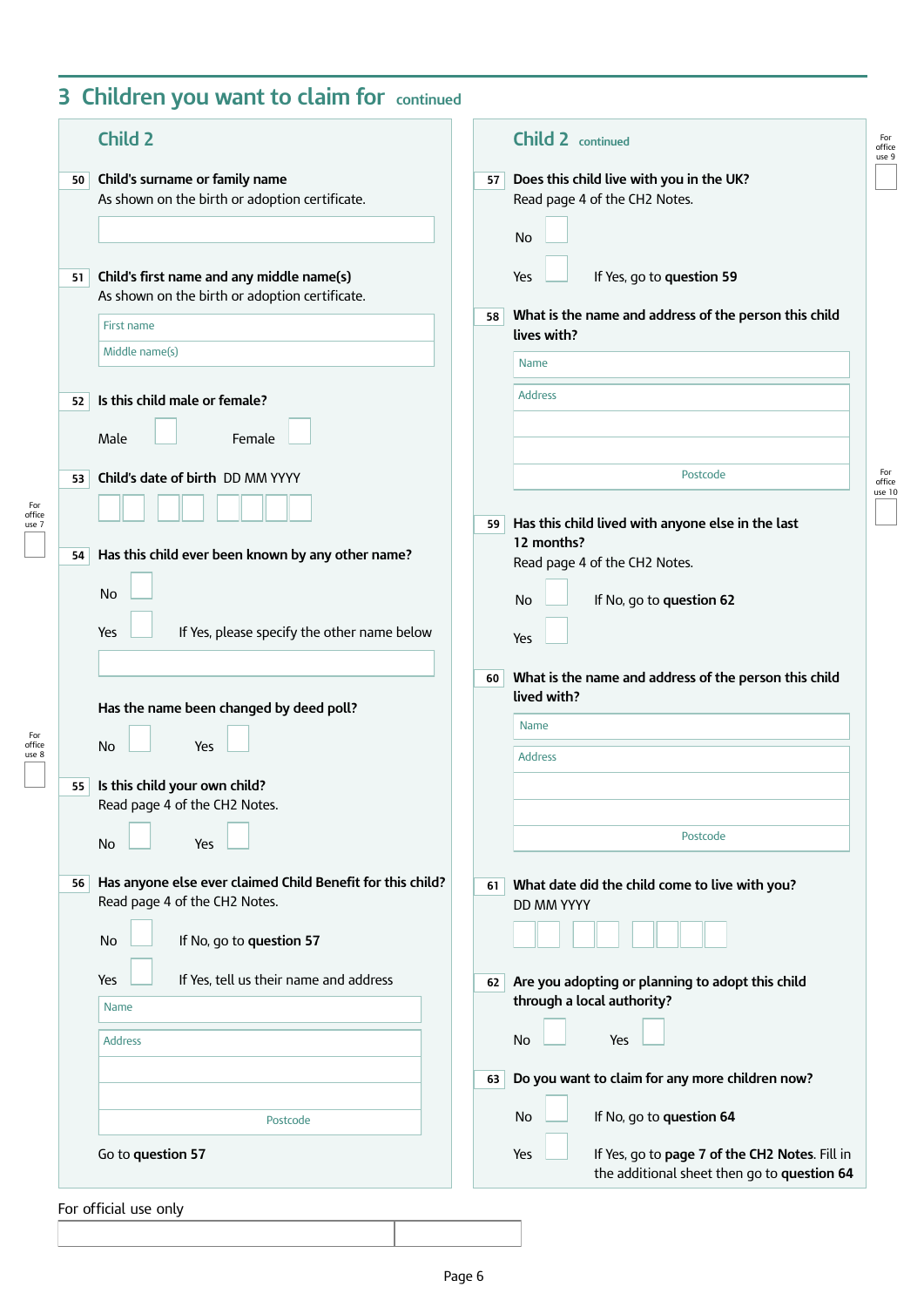#### **4 Higher income earners**

#### **Please note**

**Please note**

**5 How you want to be paid**

**Only answer question 64 if either you or your partner have an individual income of more than £50,000 a year.** If you or your partner have an individual income of:

- more than £60,000 a year a tax charge equal to the Child Benefit payment will apply, so you may not want to be paid Child Benefit
- between £50,000 and £60,000 a year a tax charge of less than the Child Benefit payment will apply, so you may want to be paid Child Benefit

If you are not sure if either you or your partner have an individual income of more than £50,000, read page 2 of the CH2 Notes.

#### **Do you want to be paid Child Benefit? 64**

Only answer this question if either you or your partner have an individual income of more than £50,000 a year. Read page 5 of the CH2 Notes.

No **I** don't want to be paid Child Benefit, but I want to protect my State Pension. Go to the **declaration** on page 8  $Yes \quad \boxed{\qquad}$  I want to be paid Child Benefit. I understand that I or my partner may have to pay an Income Tax charge.

Go to **question 65**

#### **6 Bank details**

#### **Please note**

| We normally pay Child Benefit every 4 weeks into a                                                                                                                                                                                                                                                                                                        | Read page 5 of the CH2 Notes before filling in this section                                                                                                                                                                                                                                                                             |
|-----------------------------------------------------------------------------------------------------------------------------------------------------------------------------------------------------------------------------------------------------------------------------------------------------------------------------------------------------------|-----------------------------------------------------------------------------------------------------------------------------------------------------------------------------------------------------------------------------------------------------------------------------------------------------------------------------------------|
| bank or building society account.<br>Page 5 of the CH2 Notes tells you if you can be paid<br>every week.                                                                                                                                                                                                                                                  | We can pay Child Benefit into an account that you<br>nominate if the account is capable of receiving<br>direct credit transfer, for example a suitable bank or<br>building society account.                                                                                                                                             |
| Do you want to be paid Child Benefit every week?<br>65                                                                                                                                                                                                                                                                                                    | Please tick the box which applies to you<br>69                                                                                                                                                                                                                                                                                          |
| No<br>If No, go to question 67                                                                                                                                                                                                                                                                                                                            | The account is in my name - go to question 70                                                                                                                                                                                                                                                                                           |
| Yes<br>If Yes, go to question 66<br>To get Child Benefit every week please tick all boxes<br>66<br>which apply to you or your partner<br>I am a single parent<br>I or my partner receive 1 or more of the following:<br>• Income Support<br>· income-based Jobseeker's Allowance<br>• Pension Credit<br>• income-related Employment and Support Allowance | The account is in someone else's name - tell us the<br>name of the account holder in the box below<br>The account is in joint names - tell us the names<br>of the account holders in the boxes below<br>Name 1<br>Name 2<br>Name of the bank or building society<br>70<br>If you have a Post Office® card account, write 'Post Office'. |
| • Universal Credit                                                                                                                                                                                                                                                                                                                                        | The branch sort code. Read page 5 of the CH2 Notes.<br>71                                                                                                                                                                                                                                                                               |
| Do you already get Child Benefit?<br>67<br><b>No</b><br>If No, go to question 69                                                                                                                                                                                                                                                                          |                                                                                                                                                                                                                                                                                                                                         |
| Yes                                                                                                                                                                                                                                                                                                                                                       | The account number. Read page 5 of the CH2 Notes.<br>72                                                                                                                                                                                                                                                                                 |
| Do you want to change the bank or building society we<br>68<br>pay your Child Benefit into?                                                                                                                                                                                                                                                               | If the account is with a building society, tell us the roll<br>or reference number if you have it<br>73                                                                                                                                                                                                                                 |
| No<br>If No, go to the declaration on page 8<br>Yes                                                                                                                                                                                                                                                                                                       | Read page 5 of the CH2 Notes.                                                                                                                                                                                                                                                                                                           |
|                                                                                                                                                                                                                                                                                                                                                           | If you don't have an account that<br>we can pay into, put an 'X' in this box<br>74                                                                                                                                                                                                                                                      |
|                                                                                                                                                                                                                                                                                                                                                           | <b>Important</b>                                                                                                                                                                                                                                                                                                                        |

**Please complete the declaration on page 8.**

For office use 12

For office use 13

For office use 14

For office use 15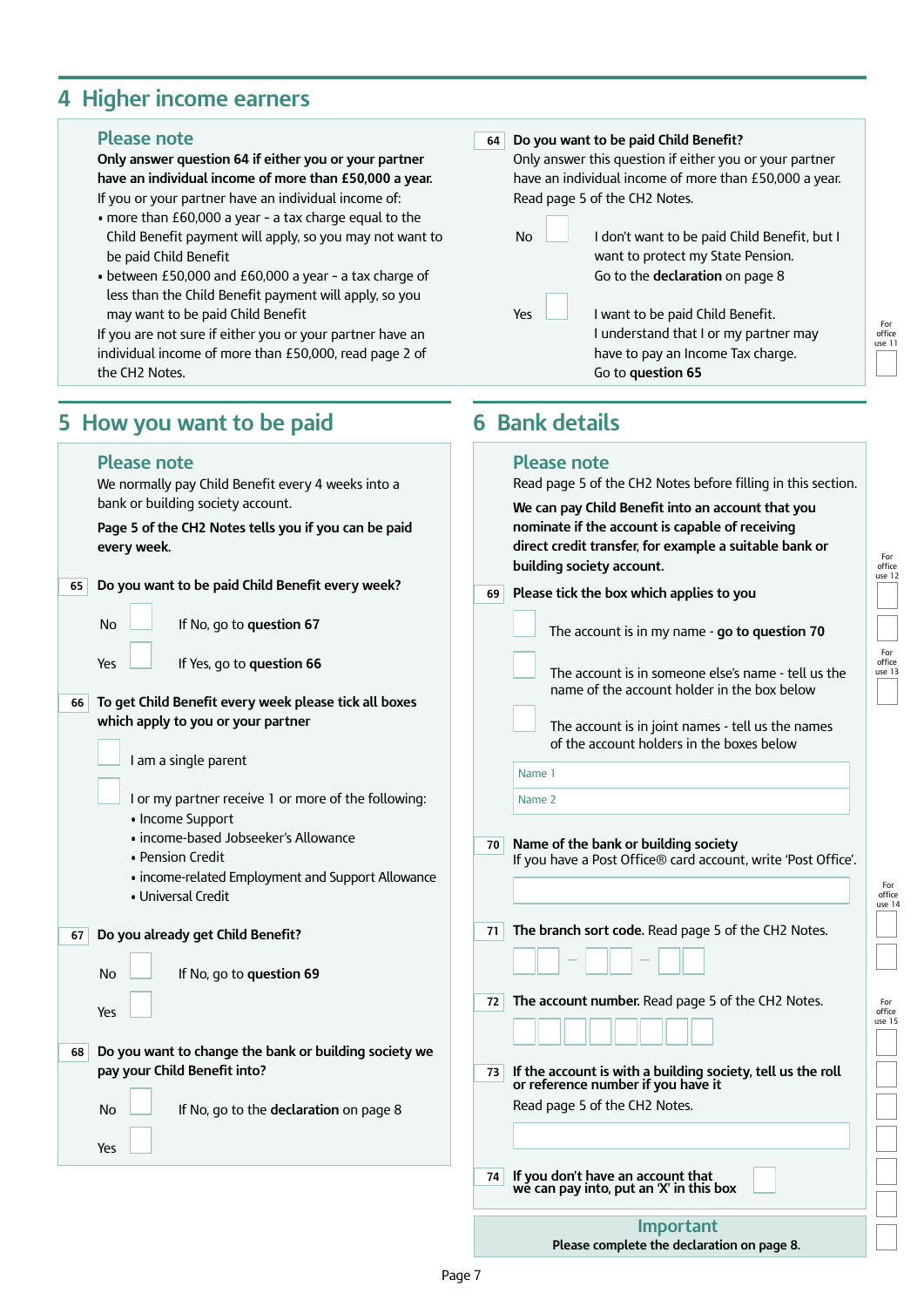#### **Declaration**

#### **Please now tick the boxes that apply to you and sign this form to claim Child Benefit**.

| I am sending the birth certificate(s) or other documents that you need with this form.<br>If you don't send the documents we need with this claim form, a decision on your claim will be delayed.<br>Do not send photocopies. |                 |                     |
|-------------------------------------------------------------------------------------------------------------------------------------------------------------------------------------------------------------------------------|-----------------|---------------------|
| I declare that the information I have given on this form is correct and complete.<br>If I give information which I know is not correct or complete, you may take action against me.                                           |                 |                     |
| Signature                                                                                                                                                                                                                     | Date DD MM YYYY | For<br>offic<br>use |
|                                                                                                                                                                                                                               |                 |                     |

### **Documents we need**

**You need to send us these documents with your claim form:**

- the birth certificate or adoption certificate for each child in this claim – **do not send photocopies of birth certificates,** If you don't send the documents we need with the claim form, a decision on your claim will be delayed
- extra pages you've filled in if you want to claim for more than 2 children
- any Home Office documents that we've asked you to send us
- if any child in this claim was born outside the UK we also need to see their passport(s) or their travel documents used to enter the UK
	- **do not send photocopies**

Make sure we have the right address to return your documents. If you move without telling us your new address we won't be able to return your documents and we may destroy them.

If we believe that any of the documents you send us are not genuine, we may keep them.

### **What you need to do now**

**Please fill in the address label and include it in the enclosed envelope with this claim form and any documents or pages from the list above.** 

If you don't have an envelope, send this form to:

Child Benefit Office (GB) Washington NEWCASTLE UPON TYNE NE88 1ZD

We will normally send your document(s) back to you within 4 weeks. When we have dealt with your claim we will write to tell you if you can get Child Benefit and if so how much.

### **Help**

If you need more help or information, go to **[www.gov.uk/child-benefit](https://www.gov.uk/child-benefit)** or phone our helpline.

office use 16

If you have a change in your circumstances:

- go to **[www.gov.uk/report-changes](https://www.gov.uk/report-changes-child-benefit)[child-benefit](https://www.gov.uk/report-changes-child-benefit)**
- phone the Child Benefit Helpline on **0300 200 3100**
- textphone the Child Benefit Helpline on **0300 200 3103**
- ffoniwch **0300 200 1900** i dderbyn fersiynau Cymraeg o ffurflenni a chanllawiau
- write to Child Benefit Office PO Box 1 NEWCASTLE UPON TYNE NE88 1AA

If you are overseas, phone **00 44 161 210 3086** 

When you get in touch with us, tell us: • your full name

- your National Insurance number
- your Child Benefit number
- your daytime phone number

For information about other money you may be entitled to, please read page 6 of CH2 Notes, 'Child Benefit - Getting your claim right'.

Date claim received

#### **For official use only**

| Corres               | Traced     |  |
|----------------------|------------|--|
|                      |            |  |
| Document(s) returned |            |  |
| Birth certificate    | Normal     |  |
| Passport             | Recorded   |  |
| Other                | Registered |  |